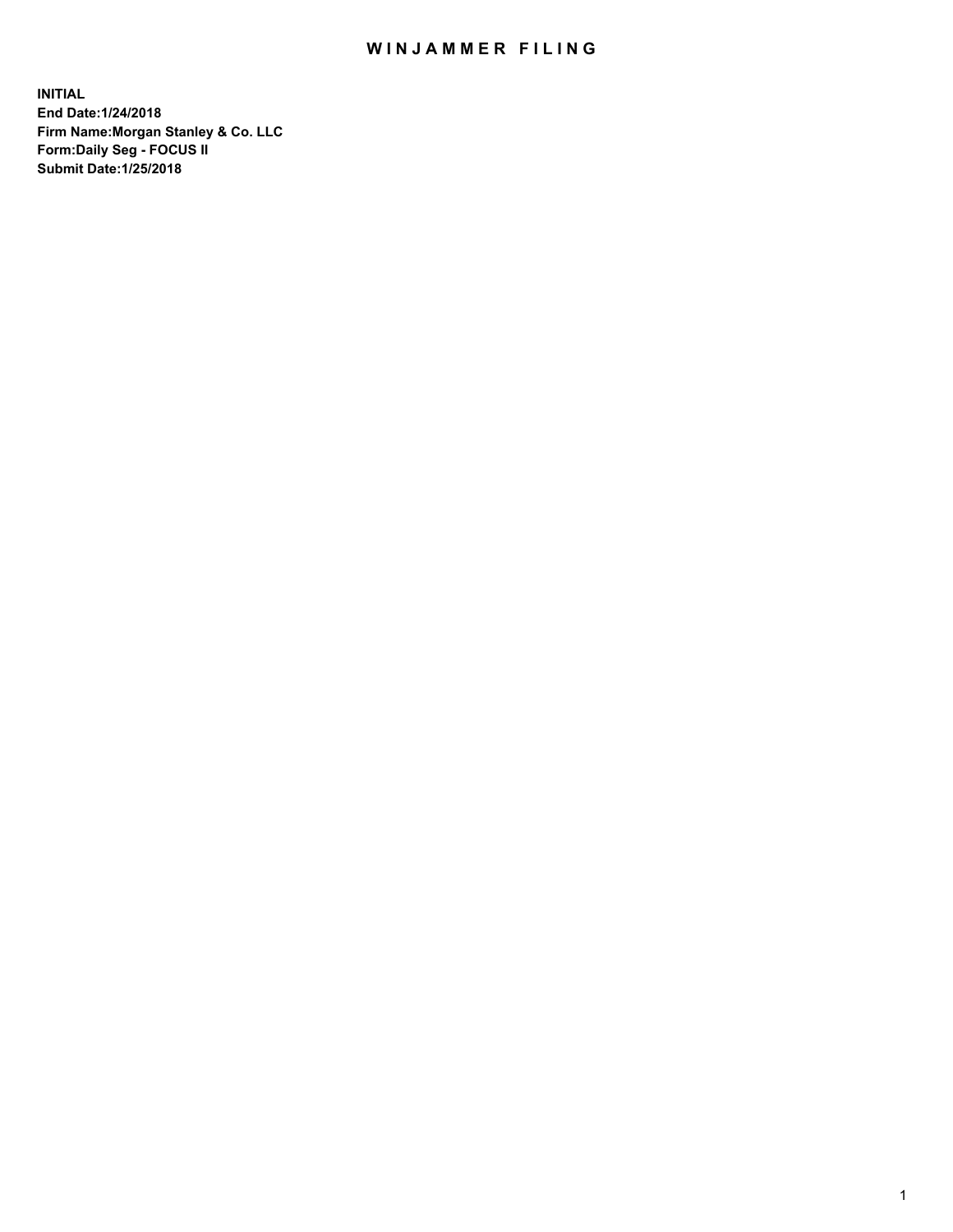## **INITIAL End Date:1/24/2018 Firm Name:Morgan Stanley & Co. LLC Form:Daily Seg - FOCUS II Submit Date:1/25/2018 Daily Segregation - Cover Page**

| Name of Company<br><b>Contact Name</b><br><b>Contact Phone Number</b><br><b>Contact Email Address</b>                                                                                                                                                                                                                         | Morgan Stanley & Co. LLC<br>Ikram Shah<br>212-276-0963<br>lkram.shah@morganstanley.com |
|-------------------------------------------------------------------------------------------------------------------------------------------------------------------------------------------------------------------------------------------------------------------------------------------------------------------------------|----------------------------------------------------------------------------------------|
| FCM's Customer Segregated Funds Residual Interest Target (choose one):<br>a. Minimum dollar amount: ; or<br>b. Minimum percentage of customer segregated funds required:%; or<br>c. Dollar amount range between: and; or<br>d. Percentage range of customer segregated funds required between:% and%.                         | 285,000,000<br>0 <sub>0</sub><br>00                                                    |
| FCM's Customer Secured Amount Funds Residual Interest Target (choose one):<br>a. Minimum dollar amount: ; or<br>b. Minimum percentage of customer secured funds required:%; or<br>c. Dollar amount range between: and; or<br>d. Percentage range of customer secured funds required between:% and%.                           | 140,000,000<br>0 <sub>0</sub><br>0 <sub>0</sub>                                        |
| FCM's Cleared Swaps Customer Collateral Residual Interest Target (choose one):<br>a. Minimum dollar amount: ; or<br>b. Minimum percentage of cleared swaps customer collateral required:%; or<br>c. Dollar amount range between: and; or<br>d. Percentage range of cleared swaps customer collateral required between:% and%. | 92,000,000<br>0 <sub>0</sub><br><u>00</u>                                              |

Attach supporting documents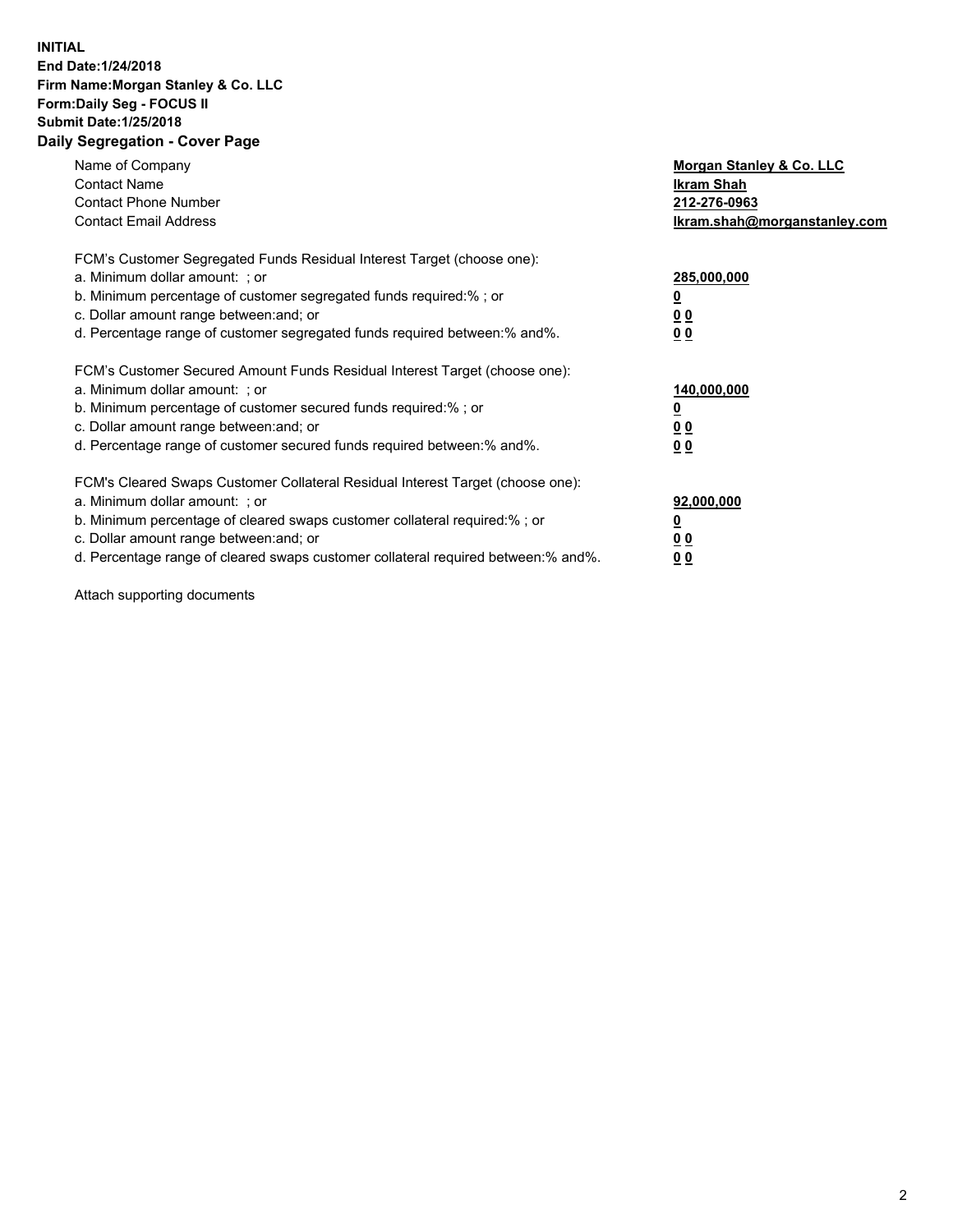## **INITIAL End Date:1/24/2018 Firm Name:Morgan Stanley & Co. LLC Form:Daily Seg - FOCUS II Submit Date:1/25/2018 Daily Segregation - Secured Amounts**

Foreign Futures and Foreign Options Secured Amounts Amount required to be set aside pursuant to law, rule or regulation of a foreign government or a rule of a self-regulatory organization authorized thereunder 1. Net ledger balance - Foreign Futures and Foreign Option Trading - All Customers A. Cash **2,773,975,975** [7315]

- B. Securities (at market) **1,797,822,886** [7317]
- 2. Net unrealized profit (loss) in open futures contracts traded on a foreign board of trade **1,069,142,976** [7325]
- 3. Exchange traded options
	- a. Market value of open option contracts purchased on a foreign board of trade **17,396,289** [7335]
	- b. Market value of open contracts granted (sold) on a foreign board of trade **-24,256,645** [7337]
- 4. Net equity (deficit) (add lines 1. 2. and 3.) **5,634,081,481** [7345]
- 5. Account liquidating to a deficit and account with a debit balances gross amount **59,094,839** [7351] Less: amount offset by customer owned securities **-55,720,457** [7352] **3,374,382**
- 6. Amount required to be set aside as the secured amount Net Liquidating Equity Method (add lines 4 and 5)
- 7. Greater of amount required to be set aside pursuant to foreign jurisdiction (above) or line 6.

## FUNDS DEPOSITED IN SEPARATE REGULATION 30.7 ACCOUNTS

- 1. Cash in banks
	- A. Banks located in the United States **143,370,891** [7500]
	- B. Other banks qualified under Regulation 30.7 **896,433,838** [7520] **1,039,804,729**
- 2. Securities
	- A. In safekeeping with banks located in the United States **497,341,482** [7540]
	- B. In safekeeping with other banks qualified under Regulation 30.7 **0** [7560] **497,341,482** [7570]
- 3. Equities with registered futures commission merchants
	-
	-
	- C. Unrealized gain (loss) on open futures contracts **-349,011** [7600]
	- D. Value of long option contracts **0** [7610]
- E. Value of short option contracts **0** [7615] **8,497,551** [7620]
- 4. Amounts held by clearing organizations of foreign boards of trade
	-
	-
	- C. Amount due to (from) clearing organization daily variation **0** [7660]
	- D. Value of long option contracts **0** [7670]
	- E. Value of short option contracts **0** [7675] **0** [7680]
- 5. Amounts held by members of foreign boards of trade
	-
	-
	- C. Unrealized gain (loss) on open futures contracts **1,069,491,987** [7720]
	- D. Value of long option contracts **17,396,289** [7730]
	- E. Value of short option contracts **-24,256,645** [7735] **4,280,121,854**
- 6. Amounts with other depositories designated by a foreign board of trade **0** [7760]
- 7. Segregated funds on hand **0** [7765]
- 8. Total funds in separate section 30.7 accounts **5,825,765,616** [7770]
- 9. Excess (deficiency) Set Aside for Secured Amount (subtract line 7 Secured Statement Page 1 from Line 8)
- 10. Management Target Amount for Excess funds in separate section 30.7 accounts **140,000,000** [7780]
- 11. Excess (deficiency) funds in separate 30.7 accounts over (under) Management Target **48,309,753** [7785]

**0** [7305]

[7354] **5,637,455,863** [7355]

**5,637,455,863** [7360]

[7530]

 A. Cash **8,846,562** [7580] B. Securities **0** [7590]

 A. Cash **0** [7640] B. Securities **0** [7650]

 A. Cash **1,917,008,819** [7700] B. Securities **1,300,481,404** [7710] [7740] **188,309,753** [7380]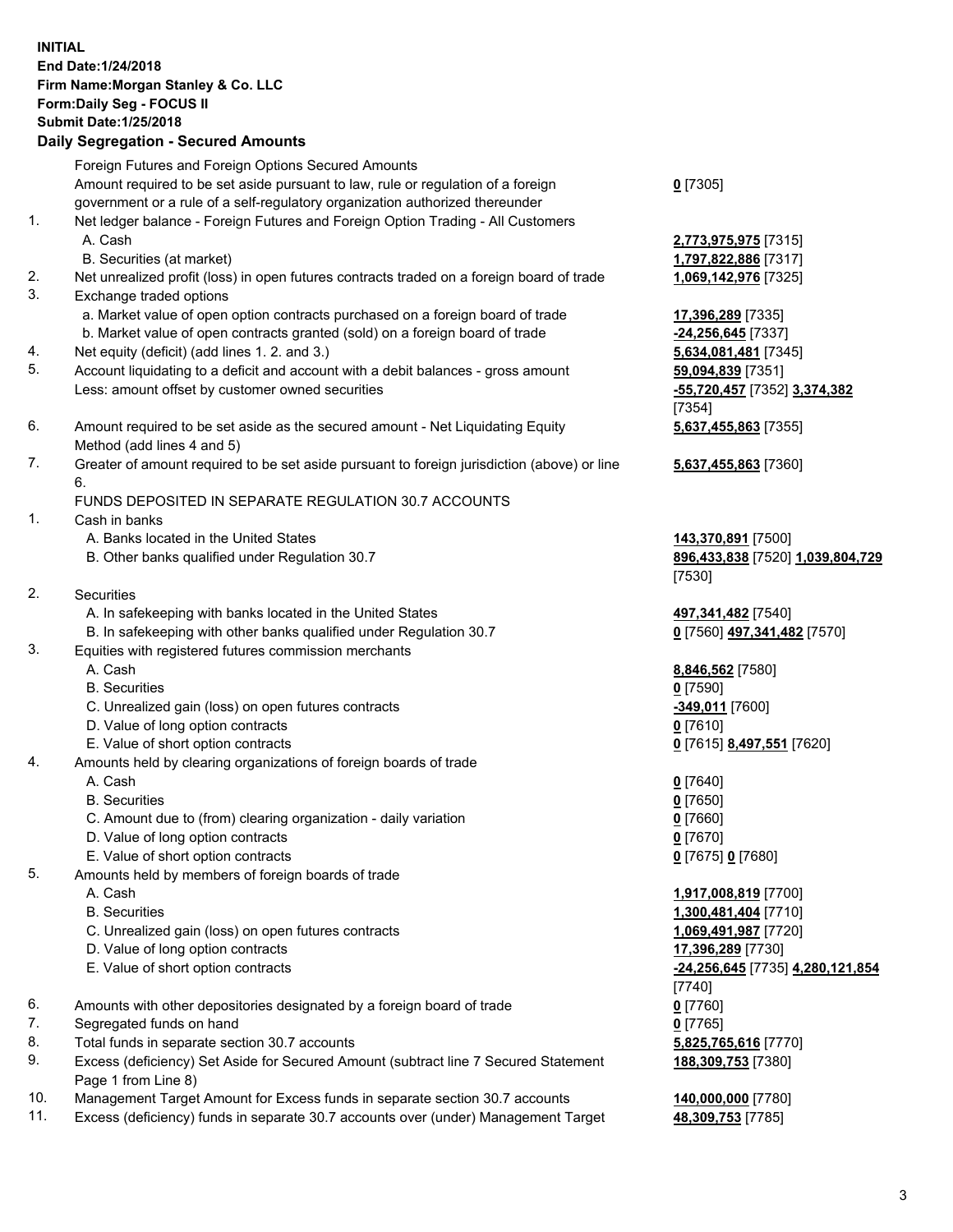**INITIAL End Date:1/24/2018 Firm Name:Morgan Stanley & Co. LLC Form:Daily Seg - FOCUS II Submit Date:1/25/2018 Daily Segregation - Segregation Statement** SEGREGATION REQUIREMENTS(Section 4d(2) of the CEAct) 1. Net ledger balance A. Cash **7,631,728,292** [7010] B. Securities (at market) **5,169,803,226** [7020] 2. Net unrealized profit (loss) in open futures contracts traded on a contract market **2,753,396,078** [7030] 3. Exchange traded options A. Add market value of open option contracts purchased on a contract market **395,209,768** [7032] B. Deduct market value of open option contracts granted (sold) on a contract market **-646,533,568** [7033] 4. Net equity (deficit) (add lines 1, 2 and 3) **15,303,603,796** [7040] 5. Accounts liquidating to a deficit and accounts with debit balances - gross amount **434,979,193** [7045] Less: amount offset by customer securities **-348,561,882** [7047] **86,417,311** [7050] 6. Amount required to be segregated (add lines 4 and 5) **15,390,021,107** [7060] FUNDS IN SEGREGATED ACCOUNTS 7. Deposited in segregated funds bank accounts A. Cash **4,792,090,872** [7070] B. Securities representing investments of customers' funds (at market) **0** [7080] C. Securities held for particular customers or option customers in lieu of cash (at market) **1,264,892,423** [7090] 8. Margins on deposit with derivatives clearing organizations of contract markets A. Cash **5,704,880,830** [7100] B. Securities representing investments of customers' funds (at market) **0** [7110] C. Securities held for particular customers or option customers in lieu of cash (at market) **3,904,910,803** [7120] 9. Net settlement from (to) derivatives clearing organizations of contract markets **305,750,868** [7130] 10. Exchange traded options A. Value of open long option contracts **395,209,768** [7132] B. Value of open short option contracts **-646,533,568** [7133] 11. Net equities with other FCMs A. Net liquidating equity **4,545,450** [7140] B. Securities representing investments of customers' funds (at market) **0** [7160] C. Securities held for particular customers or option customers in lieu of cash (at market) **0** [7170] 12. Segregated funds on hand **0** [7150] 13. Total amount in segregation (add lines 7 through 12) **15,725,747,446** [7180] 14. Excess (deficiency) funds in segregation (subtract line 6 from line 13) **335,726,339** [7190]

- 15. Management Target Amount for Excess funds in segregation **285,000,000** [7194]
- 16. Excess (deficiency) funds in segregation over (under) Management Target Amount Excess

**50,726,339** [7198]